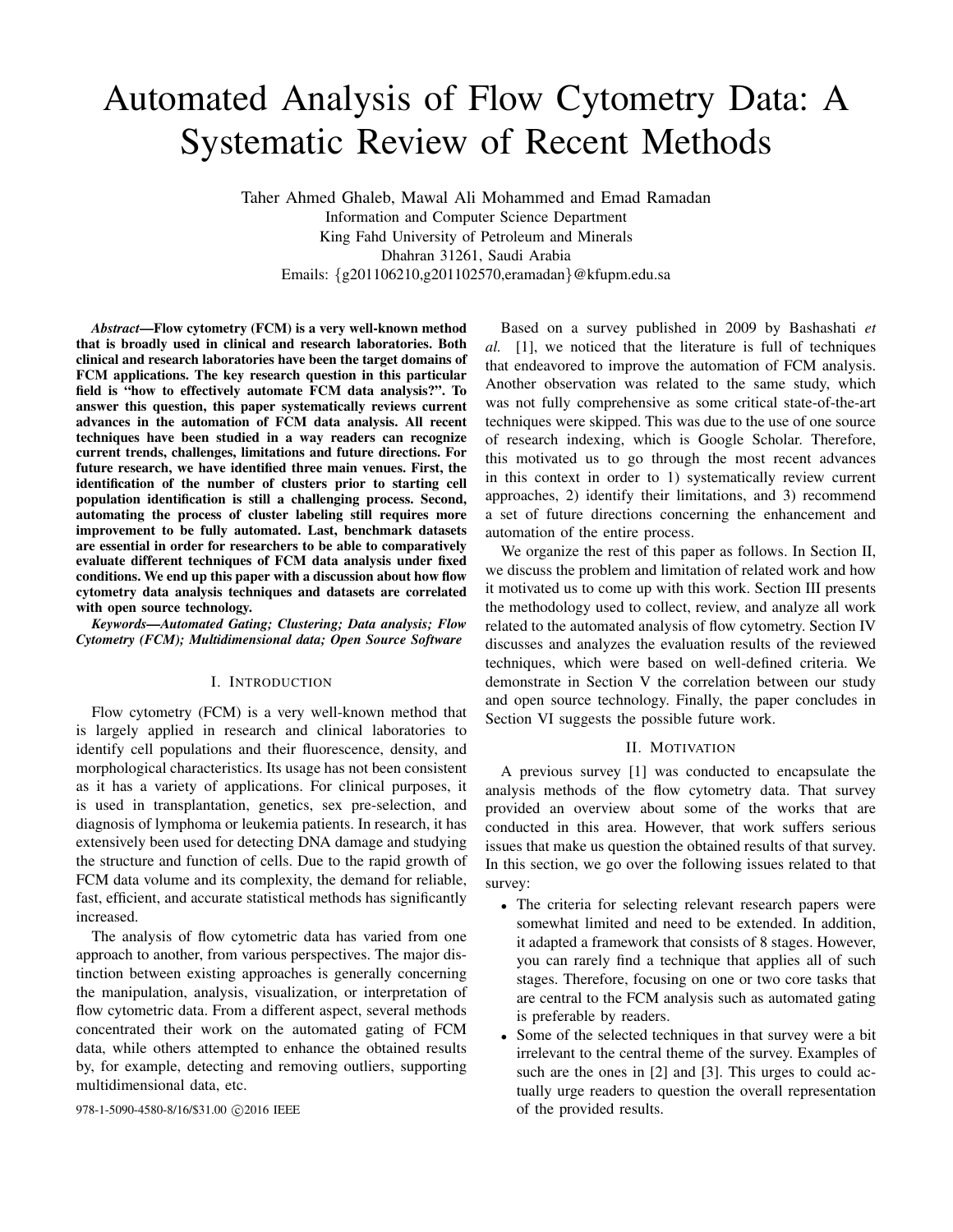• It is common for survey papers to provide an overview of the current state-of-the-art, the level of maturity, and the research gaps in the target topic of research. That survey lacks such information, which led to defacing the final conclusions.

### III. SURVEY METHODOLOGY

It has been known for literature surveys to employ automatic strategies to search for keywords concerned with its main domain (e.g., [4]). However, Brereton *et al.* [5] indicated that some digital libraries, in software engineering for example, do not well support the selection of primary studies and relevant research identification. Therefore, we decided to conduct a manual querying and filtering for selecting articles from venues that are highly relevant to Flow Cytometry.

We started our investigation by applying our search query at a very popular bibliographic database, Scopus. In order to achieve our goal, we have constructed a query that can retrieve the most relevant research articles to our selected topic. This general structure and semantic of our query are shown as follows.

"Look at the title, abstract, and keyword sections of the articles published after or during 2009 for 'Flow Cytometry' term in conjunction with one of the following phrases: 'Automated Gating', 'Automated Analysis', and 'Automated Clustering'"

Although this query has various forms to be implemented in the existing databases, its behavior and projected results remain the same. We demonstrate below and example form of our query that is compatible with Scopus search engine.

```
TITLE-ABS-KEY ( "Flow Cytometry"
 AND
   ( "Automated Gating"
   OR "Automated Analysis"
   OR "Automated Clustering"
   )
  )
  AND PUBYEAR > 2008
```
The query above has resulted in 56 publications displayed at Scopus search results. We went article-by-article through the titles, abstracts, and keywords of the resulting articles and we could, after filtering out the unrelated ones, end up with 25 relevant articles.

After that, we prepared a list of journals/conferences that publish articles related to flow cytometry. Then, we applied the same search query in each journal/conference to get a set of articles that has not already been found in Scopus, as shown in Table I. What urged us to proceed with this strategy is that we could find some relevant work that never appeared in Scopus, even with the change of query parameters. One of the

The next article selection includes a further reading of the papers that have been downloaded from the different sources. We carefully went through the abstract, introduction, and conclusion sections to get an outlook about the content. Once we notice that the paper is relevant, we dig deep into the

TABLE I: Result of our query at the different flow cytometryrelated sources

| Journal / Conference                            | result | filtered in |
|-------------------------------------------------|--------|-------------|
| <b>BMC</b> bioinformatics                       |        |             |
| Cytometry Part A                                |        |             |
| Cytometry Part B                                |        |             |
| <b>BIBE</b>                                     |        |             |
| Microbial Cell Factories                        |        |             |
| <b>Bioinformatics</b>                           |        |             |
| Chemometrics and Intelligent Laboratory Systems |        |             |

other sections (i.e., methodology, results, discussion, etc.) to investigate the main characteristics and limitations of each article.

### IV. EVALUATION

### *A. Evaluation Criteria*

We have identified four major attributes to be used in the survey as evaluation criteria. These criteria are as follow:

- 1) Outlier removal: The outlier is an anomaly from the standard. In the case of cytometry data, it is the data points that are distant from the original cluster. The identification of the outliers and removing them is of great importance. This importance comes from the effect of these noise on the automated gating. These anomalies can cause deviation to the clustering results from the norm. However, the outlier removal process is a general process and it is not special to the FCM data analysis (i.e. there is no specifics that make the FCM data is special so it is treated differently from the other types of data).
- 2) Automated gating: Automated gating is the process of cell population identification [29]. The cell population identification can be considered as the process of the identification of the homogeneous cell groups that participate in a particular function.
	- a) *The method of automated gating:* The methods of automated gating are mainly clustering techniques. Clustering is the process of grouping similar objects into the same group. Clustering analysis is not just an algorithm, it is a task to be solved. There are many algorithms that have been developed to solve this task. Each one of these algorithms has its own characteristics and each algorithm is more suitable for certain types of problems.
	- b) *Type of techniques:* There are many classification schemes for the clustering techniques. One of these schemes is the classification of the clustering techniques into supervised vs. unsupervised techniques. The major difference between the supervised vs. unsupervised techniques is the labeling. In supervised techniques, the data is labeled while in the unsupervised technique the data is not labeled.
	- c) *Multi-dimensionality:* Clustering space is one factor that affects the quality and the performance of clustering. For non-linear problems, the conversion of the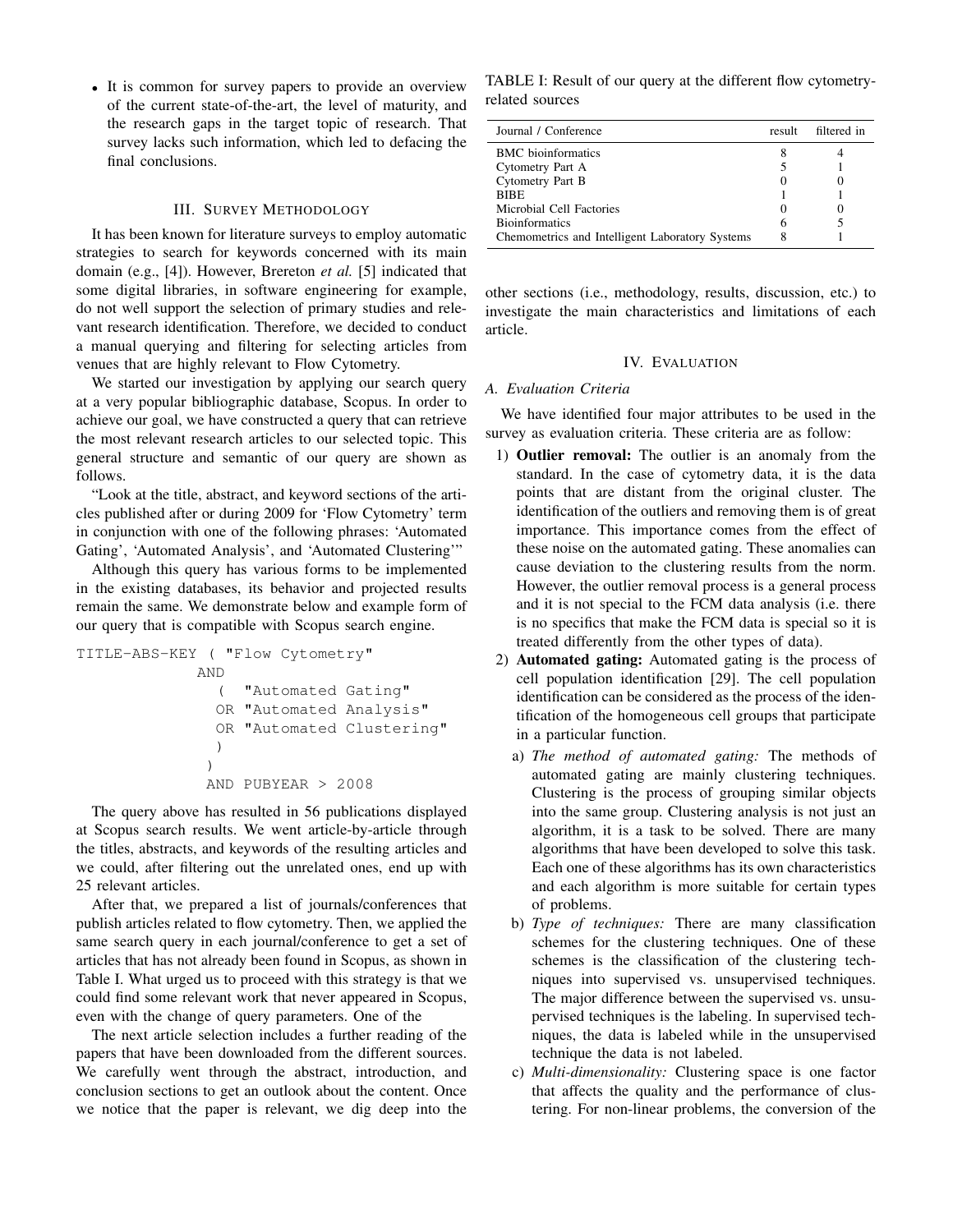| Ref.                                      | Outlier removal                                                                                | Method                                                                                                                                                                  | Automated gating                |                                          |                            | Cluster Labelling                                                                        | Interpretation (classification/<br>comparison of samples)                                                                                                                                                                                |
|-------------------------------------------|------------------------------------------------------------------------------------------------|-------------------------------------------------------------------------------------------------------------------------------------------------------------------------|---------------------------------|------------------------------------------|----------------------------|------------------------------------------------------------------------------------------|------------------------------------------------------------------------------------------------------------------------------------------------------------------------------------------------------------------------------------------|
|                                           |                                                                                                |                                                                                                                                                                         | Supervised<br>Unsuper-<br>vised | dimensional<br>Multi-                    | # of clusters<br>Automated |                                                                                          |                                                                                                                                                                                                                                          |
| ☑                                         |                                                                                                | algorithm proposed by [7],<br>which uses k-means<br>A cluster analysis                                                                                                  | Þ                               | $\blacktriangleright$                    | Σ                          |                                                                                          | It enables easy comparative<br>visualization and analysis of<br>multiple datasets.]                                                                                                                                                      |
| $^{[8]}$                                  |                                                                                                | Quasi-supervised learning algorithm                                                                                                                                     | S                               | ≻                                        |                            |                                                                                          | DLBCL and HSCT datasts]<br>FlowCap-I Challenge with                                                                                                                                                                                      |
| $\Xi$ $\Xi$                               |                                                                                                | Expectation-Maximization algorithm<br>Divisive Binary Clustering                                                                                                        | $\Box$<br>S                     | $\blacktriangleright$<br>Υ               | Υ                          |                                                                                          |                                                                                                                                                                                                                                          |
| $\begin{array}{c} 2 \end{array}$          |                                                                                                | Second Order Polynomial Histogram<br>Estimators (SOPHE)                                                                                                                 | コ                               | ≻                                        | Y                          |                                                                                          | [Using FlowJo over the human<br>PBMC dataset and subsets of<br>Lymphocyte Populations in<br>Peripheral Blood.]                                                                                                                           |
| $[10]$                                    |                                                                                                | GemStone, a probability state model (PSM)                                                                                                                               | s                               |                                          |                            |                                                                                          | leukocytes performed by a trained<br>gating analysis of GPI-deficient<br>Compared with a traditional                                                                                                                                     |
| $\Xi$                                     |                                                                                                | Statistical clustering                                                                                                                                                  | コ                               |                                          |                            |                                                                                          | expert.]                                                                                                                                                                                                                                 |
| $\Xi$                                     |                                                                                                | Procrustes analysis, along with a density-based<br>normalization algorithm by<br>-means clustering and<br>An automated data<br>a combination of k<br>clustering method. | Þ                               | ≻                                        | Σ                          |                                                                                          | [Applied to semen data samples<br>comparing the technique with<br>Mar.2011. Then, F-measure<br>collected from Dec.2010 to<br>statistic was calculated for<br>SWIFT and OPTICS.                                                           |
| $\Xi$                                     |                                                                                                | GemStone probability state model (PSM), an<br>automated data analysis, and QuantiCALC<br>method.                                                                        | コ                               | $\mathsf{C}_2$                           |                            |                                                                                          | QuantiCALC were compared over<br>were plotted using BlandAltman.]<br>Pearsons coefficient. The results<br>PassingBablok regressions and<br>457 blood samples using<br>GemStone PSM and                                                   |
| $\begin{array}{c} \boxed{14} \end{array}$ |                                                                                                | X-Cyt by multivariating mixture modeling for<br>expectation-maximization (EM) algorithm<br>partitioning cytometric data via an                                          | コ                               | Y                                        | adjustable<br>Σ            | Σ                                                                                        | Tested on data set of peripheral<br>analyst with manual gating in<br>independent expert cytometry<br>FlowJo over a cohort of 236<br>[Results were compared to<br>proportions defined by an<br>healthy donor.                             |
| $[15]$                                    | parameters were used<br>FSC-H and FSC-A<br>to filter outliers<br>scattered light<br>away       | Principle Component Analysis (PCA)                                                                                                                                      | $\Box$                          | Y                                        |                            | $\boxed{\mathbf{L}}$                                                                     | blood mononuclear cells collected<br>from 23 HIV-infected individuals,<br>produced as a Z-score matrix and<br>CMV-pp65 peptides or medium<br>alone. Comparison results were<br>overlapping HIV Gag-p55 and<br>which were stimulated with |
| $[15]$                                    |                                                                                                | k-means cluster analysis                                                                                                                                                | Þ                               |                                          | Σ                          |                                                                                          | a heat map.                                                                                                                                                                                                                              |
| $[15]$                                    |                                                                                                | Z-score method for comparing proportions of<br>cells                                                                                                                    |                                 |                                          |                            |                                                                                          |                                                                                                                                                                                                                                          |
| [16]                                      | boundary points and<br>debris. Then, reduce<br>Remove excessive<br>skewness if it is<br>heavy] | gating by combining the notions of significant<br>curvHDR: for automatic and semi-automatic<br>high negative curvature regions and<br>highest-density regions           | コ                               | it is limited<br>Y, but here<br>to 1D-3D | Σ                          |                                                                                          | trivariate samples. Compared with<br>the flowClust method of Lo et<br>Tested over bivariate and<br>al. [17]]                                                                                                                             |
| $[18]$                                    | [Through MCL]                                                                                  | composed of faithful sampling, computing a<br>matrix, and spectral<br>The SamSPECTRAL method which is<br>modified similarity<br>clustering.                             | Þ                               | ≻                                        | ≻                          | In steps: 'unregistered'<br>$-$ >'community p'<br>=>'registered'.<br>$-$ > 'registering' | FLAME over the GvHD dataset.<br>[Compared with FlowMerge and                                                                                                                                                                             |

# TABLE II: Summary of the comparison results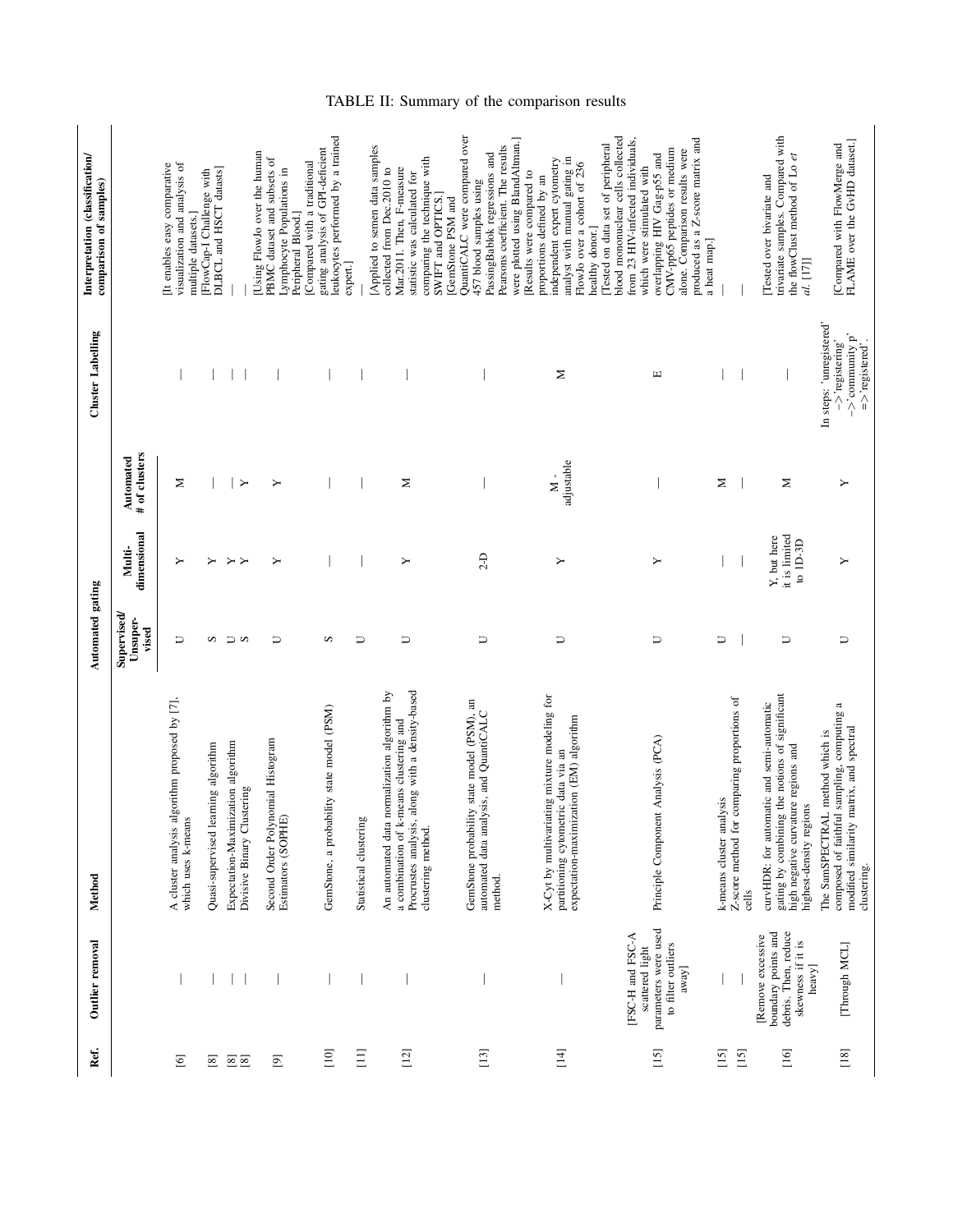| Ref.   | Outlier removal                                                                                                          | Method                                                                                                                                                                                                                                                                          | Automated gating                |                       |                                                                                                    | <b>Cluster Labelling</b>                         | Interpretation (classification/<br>comparison of samples)                                                                                                                                                                                                                |
|--------|--------------------------------------------------------------------------------------------------------------------------|---------------------------------------------------------------------------------------------------------------------------------------------------------------------------------------------------------------------------------------------------------------------------------|---------------------------------|-----------------------|----------------------------------------------------------------------------------------------------|--------------------------------------------------|--------------------------------------------------------------------------------------------------------------------------------------------------------------------------------------------------------------------------------------------------------------------------|
|        |                                                                                                                          |                                                                                                                                                                                                                                                                                 | Supervised<br>Unsuper-<br>vised | dimensional<br>Multi- | # of clusters<br>Automated                                                                         |                                                  |                                                                                                                                                                                                                                                                          |
| $[19]$ | quantile was used to<br>identify outliers]<br>[A rule of $95%$                                                           | flowClust:a model-based clustering approach<br>based on multivariate t mixture models with<br>the Box-Cox transformation.                                                                                                                                                       | $\Box$                          | Υ                     | of clusters is<br>he Bayesian<br>(BIC) when<br>Information<br>the number<br>They used<br>Criterion |                                                  | [Compared to over GvHD data.]                                                                                                                                                                                                                                            |
| [20]   | population statistics<br>[By monitoring cell<br>ungated flow data<br>experiment-level<br>conditioned on<br>from gated or | QA tasks, performing outlier calling, and then<br>is used to import the<br>gating template from the FlowJo workspace.<br>QUAliFiER involves importing the data,<br>extracting cell population statistics, defining<br>flowWorkspace and QUAliFiER. The<br>flowWorkspace package |                                 |                       | unknown,                                                                                           |                                                  | 3000 FCS files from the Immune<br>was conducted over a dataset of<br>flowQ,FlowJo, and QUAliFiER<br>[A comparison of the Quality<br>Assurance features of<br>Tolerance Network.]                                                                                         |
| $[21]$ | metadata                                                                                                                 | generating an quality assessment report<br>An ontology labeller                                                                                                                                                                                                                 |                                 |                       |                                                                                                    | $\boxed{1}$                                      |                                                                                                                                                                                                                                                                          |
| [22]   |                                                                                                                          | flowBin: based on K-means clustering and<br>probability binning                                                                                                                                                                                                                 | $\cup$                          | Υ                     |                                                                                                    |                                                  | [Compared with NN merging over<br>Repository:FR-FCM-ZZYA) used<br>AML dataset (Flow<br>in FlowCAP                                                                                                                                                                        |
| [23]   | removed according to<br>the gold standard]<br>[Outliers were                                                             | flowPeaks: a hybrid approach of K-means<br>followed by a finite mixture model and<br>histogram spatial exploration                                                                                                                                                              | $\Box$                          | Υ                     | ≻                                                                                                  | $\boxed{\mathbf{L}}$                             | Compared with Misty Mountain,<br>FLOCK, flowMeans, flowMerge<br>and FLAME over Barcode data,<br>Simulated concave data, GvHD<br>dataset, and Rituximab data.]                                                                                                            |
| $[24]$ |                                                                                                                          | A computational approach that automatically<br>subsets.<br>reveals all possible cell                                                                                                                                                                                            |                                 | Σ                     | Σ                                                                                                  |                                                  | HIV-infected military personnel<br>Applied to clinical data on<br>since 1985.]                                                                                                                                                                                           |
| $[25]$ |                                                                                                                          | The misty mountain clustering algorithm                                                                                                                                                                                                                                         | $\Box$                          | Υ                     | ≻                                                                                                  | $\boxed{\underline{\mathbf{L}}}$                 | APC-Cy7-A and Pacific Blue-A,<br>in 853,674 U937 cells is used.<br>This technique is compared to<br>Manually gated 2D barcoding,<br>Simulated 2D non-convex, 3D<br>rituximab, 4D GvHD and<br>Manually gated 4D OP9.]<br>Simulated 5D Gaussians,<br>The two fluorophores, |
| [26]   | scatter characteristics<br>Examining forward<br>(FSC)-H vs FSC-A<br>dot plots. User<br>involvement is<br>required]       | k- means clustering with 7-Attributes                                                                                                                                                                                                                                           | Þ                               | Y                     | Σ                                                                                                  | Σ                                                | [Compared to the result done at<br>the Methodist Hospital in<br>Houston.]                                                                                                                                                                                                |
| $[27]$ | transformation]<br>[box-cox                                                                                              | t-Mixture Models                                                                                                                                                                                                                                                                | $\cup$                          | Υ                     | method)<br>Y (BIC                                                                                  | techniques: SVM and<br>Two classification<br>RFs | [438 lymphoma patients data.]                                                                                                                                                                                                                                            |
| $[19]$ | transformation]<br>[box-cox                                                                                              | Models<br>multi-variate t-Mixture                                                                                                                                                                                                                                               | U                               | Υ                     | Υ                                                                                                  |                                                  |                                                                                                                                                                                                                                                                          |
| $[28]$ |                                                                                                                          | Gaussian-Mixture Model and Weighted<br>Iterative Flow-clustering                                                                                                                                                                                                                | $\cup$                          | Y                     | Σ                                                                                                  |                                                  | ground truth labels can be applied:<br>one consisted of human peripheral<br>blood cells, and the other<br>consisted of mouse splenocytes.]<br>[A pair of datasets for which                                                                                              |

# Continue of Table II: Summary of the comparison results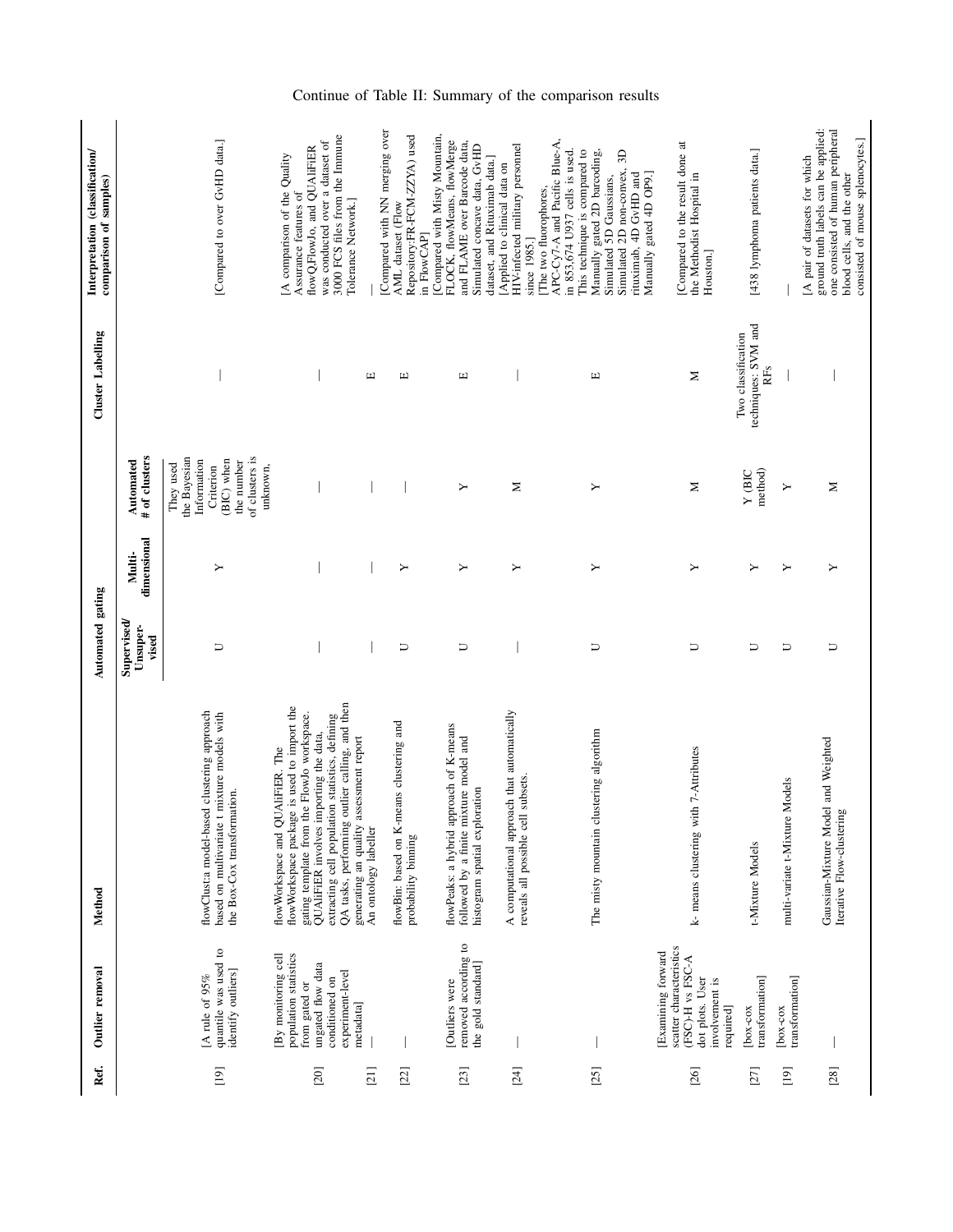data into a higher dimensional space makes it easier to be solved. However, this comes with performance degradation.

- d) *Automated number of clusters:* One of the major issues of clustering is the identification of the number of clusters. Some clustering techniques provide automated number of clusters identification while other techniques do not.
- 3) Cluster labeling: Cluster labeling is the process of identification of the similar cell populations among the different FCM data samples. The cluster labeling can be a stand-alone component or as an embedded component within the automated gating process, taking into account that it is not needed in supervised methods. We refer to manual labeling by 'M', while 'E' refers to labeling methods that are embedded in the automated gating.
- 4) Performance evaluation: The performance evaluation of the identified techniques is surveyed. The performance evaluation gives an indication of the quality of the developed techniques. This is a very important factor that differentiates the different techniques.

### *B. Analysis and Discussion*

The application of the evaluation criteria to the different state-of-the-art techniques is summarized in Table II. Here, we analyze the obtained results and shed the light on the main research gaps in the area of FCM data analysis. We divide our discussion on the basis of the main points that need to be investigated and improved in the future for the sake of fully automating the process of FCM.

It can be noticed from the given table that most of the approaches do not employ cleaning and noise removal functionality, which may be due to the fact that the noise removal techniques are general to all types of datasets. On the other hand, outlier removal approaches applied by the techniques are distinct, meaning that no two techniques applied the same approach. This may actually imply that there is no outlier removal approach that can be applied in any technique, as this can depend on various factors, such as the used classifier, dataset, etc. Notice that some papers, such as [8] and [15], have applied different methods with different characteristics, and thus each method is listed separately in the table. flowAI [30] is a recent technique composed of two methods for cleaning FCM data from unwanted behaviors.

While looking at the different analysis techniques, we can see a wide variety of clustering methods has been adopted in the literature. These methods range from statistical to machine learning techniques. The core objective of such methods is the identification of cell population. The majority of such methods are shown to be unsupervised and can support multidimensionality. Notice that in some papers, we could not identify whether the classifier is supervised or not due to the lack of technical information about this regards in that papers. The identification of the number of classes, on the other hand, doest seem to be mature enough and still requires more improvements, as it was commonly carried out manually



Fig. 1: Ratios of studies applying different data analysis attributes

in most of the techniques. There is also a room for future work in this perspective.

Some of the studies reported the need for user involvement in cluster labeling, which means that the entire process is not fully automated, while embedded labeling has been implemented in some other methods. May studies did not report what kind of cluster labeling approach they applied, which led us to consider its unavailability.

Almost all the studies conducted a performance evaluation, but not in a unified manner. On the other hand, FlowCap, introduced in [31], is a benchmark for implementing various analysis techniques of FCM data against different datasets. It enables future techniques to be fairly evaluated with other techniques without the need to re-implement them individually or convert data from one format to another.

To summarize the results of our study, we have plotted the bar chart in Fig. 1 that demonstrates the ratio of the studies applying each data analysis attribute presented in this paper. Note that we count here the number of methods, not the studies. In other words, techniques that were introduced in a single study are counted here separately. It is obvious that most of the techniques applied unsupervised algorithms with the support of multi-dimensional data and assessed their results in comparison with other methods. On the other hand, we can observe the inapplicability of supervised algorithms in the automated analysis of flow cytometry data due to its restriction in dealing with such kind of data. More than half the techniques employed an approach for determining the number of clusters, while less than 40% performed an outlier removal.

## V. CORRELATION WITH OPEN SOURCE TECHNOLOGY

What makes this work related to open source technology is the fact that the techniques and datasets used for flow cytometry analysis are available to researchers in various ways. This section presents the correlation between our study in this paper with open source technology to show how important this relationship is. We discuss the different aspects of deployment of techniques and datasets concerning flow cytometry analysis.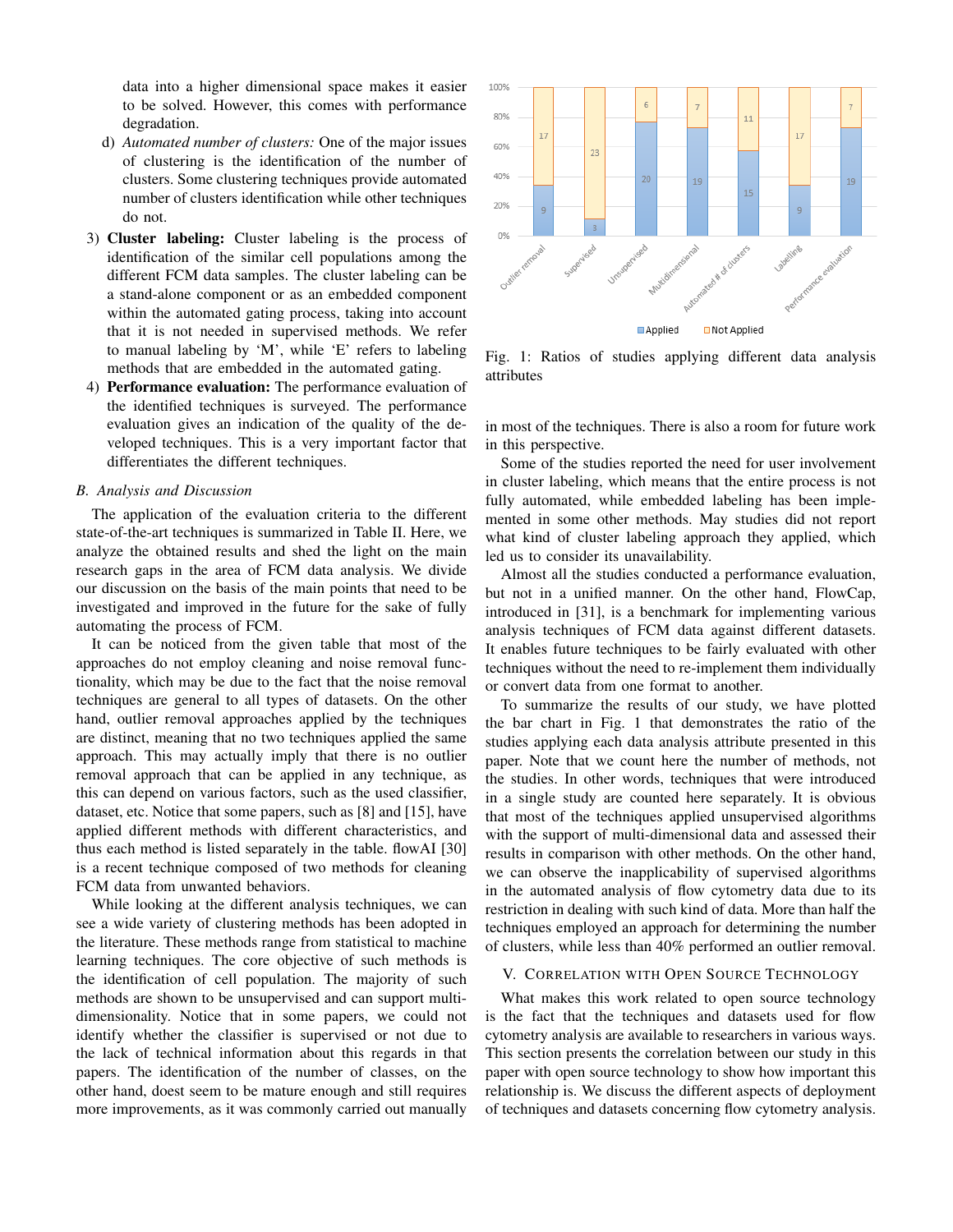Open source software has recently concurred with the development of techniques in the area of flow cytometry analysis, which strongly contributed to the rapid growth of novel methods in this context (e.g., OpenCyto [32]). Aghaeepour *et al.* [31] aimed to build a framework that owns the capability of running most of the techniques in this manner under an integrated environment and over a unified benchmark of datasets.

### *A. Techniques Availability*

Techniques used for the automated analysis of flow cytometry data are mainly based on classifiers, filters, and clustering techniques that are also applied in other fields of research, such as big data, machine learning, etc [33], [34], [35], [36]. This means that the backend implementation of such techniques is algorithmic methods, which implies that they could be written and implemented in any programming language as required. The description and documentation of such algorithms were published in various scientific research articles, which makes them reproducible by others.

On the other hand, most of these techniques are deployed as freely available packages and libraries in different programming environments, such as Java, R, Python, MATLAB, etc. Some of such libraries are open source under the GNU General Public License, while other are closed source but can be customized based on researchers' needs. Being open source is indeed helpful as researchers can extend or alter the functionality of the techniques to achieve their goals. In [31], a comprehensive list of analysis techniques of flow cytometry data is presented along with brief descriptions of their functionality and availability. A recent trend involved having online web-based analysis techniques [37].

### *B. Datasets Availability*

FCM data is normally considered to be complex and of large sizes containing gene arrays of human or animal cell populations [31] (e.g., GvHD, DLBCL, HSCT, WNV, and ND), but having heterogeneous versions of them makes it possible to apply different techniques over them easily. Each technique requires data to be of a certain format in order to accept it as valid input. After the collection of FCM data, it is stored in files of different formats depending on the collection method applied. After that, flow cytometry datasets are created and deployed publicly using open-source and customizable representations. Such representations allow users to freely and thoroughly access, parse, filter, diagnose, and process flow cytometry data. Some techniques may be interested in specific features of the data while ignoring other unimportant ones. In addition, it is sometimes essential to normalize data to improve the cohesion and integrity of data and to reduce redundancy. All such operations cannot be accomplished if data was provided in fixed or closed-source structure, which expresses the usefulness of open source philosophy.

Flow Cytometry Standard (FCS) is the standard representation of data generated in laboratories, but there exist many other additional formats. Therefore, there exist different techniques that can convert data from one format to another. Usually, such techniques are developed to be capable of dealing with different standard and well-known formats. In special cases, some analysis techniques implicitly employ such a conversion mechanism, while some others require users to do it manually. For example, FCSTrans [38] is an open source tool for converting FCM data files and transforming data from/to different formats. To conclude, having FCM data stored in open representations makes it more usable. However, having a unified representation (or at least conversion mechanism) would increase that usability in addition to improved efficiency where conversion operations could be left out.

### VI. CONCLUSION

We conducted this survey to evaluate the state-of-the-art in the area of flow cytometry data analysis and to identify the research gaps in this area as well. This work is considered as a completion of a previous study that surveyed the stateof-the-art techniques till the mid of 2009. In other words, we conducted our survey to review papers from 2009 (excluding papers that were previously included in the aforementioned survey) until present. Different sources containing peerreviewed articles have been used in order perfectly accomplish this work. All results obtained have been summarized in a comprehensive table to allow better recognition of the similarities and differences between techniques. We then discussed the correlation of flow cytometry data analysis techniques and datasets with open source technology.

Although there has been much work in this area, there is still a room for further improvement. Expressively, in this survey, we have identified three gaps to be addressed in future work: (1) In the gating process, specifying the number of clusters prior to clustering the cytometry data is still a challenging task, which requires being enhanced by automating the process of identifying their number. (2) We found that the process of labeling clusters is also still carried out manually in various studies, especially the ones employ unsupervised techniques for the automated gating. Again, automating such a process is the desired enhancement option we recommend for future work. (3) Having a unified benchmark dataset in a popular format is very important so that state of the art approaches can be fairly evaluated and compared in terms of performance, accuracy, and effectiveness.

#### **REFERENCES**

- [1] A. Bashashati and R. R. Brinkman, "A survey of flow cytometry data analysis methods," *Advances in bioinformatics*, vol. 2009, 2009.
- [2] M. A. Suni, H. S. Dunn, P. L. Orr, R. De Laat, E. Sinclair, S. A. Ghanekar, B. M. Bredt, J. F. Dunne, V. C. Maino, and H. T. Maecker, "Performance of plate-based cytokine flow cytometry with automated data analysis," *BMC immunology*, vol. 4, no. 1, p. 1, 2003.
- [3] M. Roederer, A. Treister, W. Moore, and L. A. Herzenberg, "Probability binning comparison: a metric for quantitating univariate distribution differences," *Cytometry*, vol. 45, no. 1, pp. 37–46, 2001.
- [4] S. Beecham, N. Baddoo, T. Hall, H. Robinson, and H. Sharp, "Motivation in software engineering: A systematic literature review," *Information and software technology*, vol. 50, no. 9, pp. 860–878, 2008.